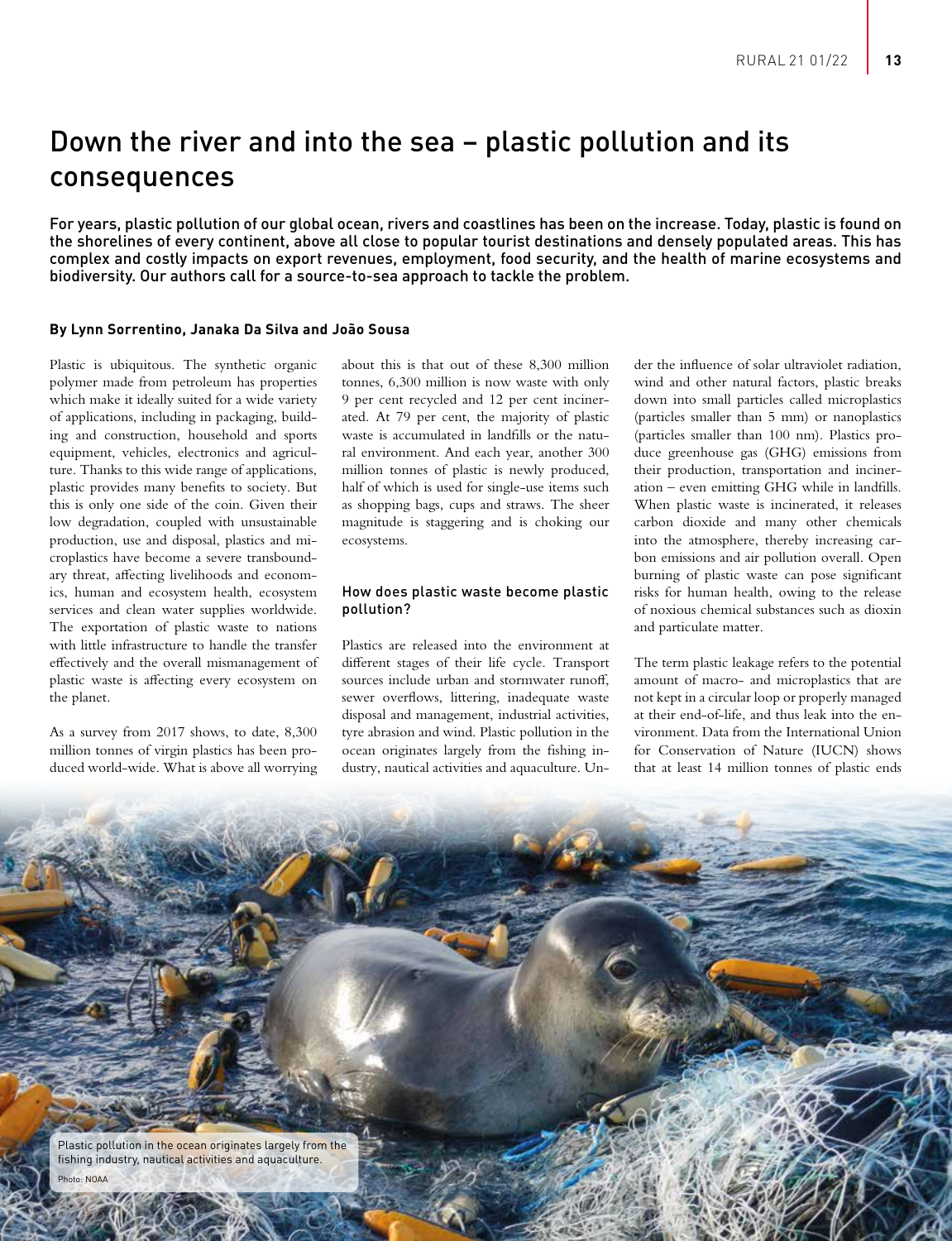up in the ocean every year. Thus, plastic debris is currently the most abundant type of litter in the ocean, making up 88 per cent of all marine debris found from surface waters to deep-sea sediments. Improperly discarded plastics leak into the ocean through several pathways, but the primary transport mechanisms are rivers. In some places, like North Africa, most plastic leakage comes from open landfills and the wind effect. New research estimates that more than 1,000 rivers account for 80 per cent of global annual leakage of plastic to the ocean. Therefore, a source-to-sea approach is needed to deal with plastic pollution – preventing plastics from entering rivers is the key by ensuring proper waste management on land.

#### How coastal regions and the global ocean are affected

Coastal countries that rely on healthy marine ecosystems and fisheries for food and income face immense challenges if their waste management systems are not capable of handling plastic waste well enough to avoid it leaking into the environment. For example, a 2011 study demonstrates that the costs of clean up, loss of fishing gear and damage to vessels and equipment from marine litter costs the Asia-Pacific Economic Cooperation fisheries sector approximately 1.26 billion US dollars (USD) per year (2009 prices).

The economic losses for marine fisheries include aspects such as the lost value of dumped catch, the costs to repair fishing gear and nets, the overall costs of plastic nets causing fouling incidents and lost earnings as a result of reduced fishing time due to clearing litter from nets. By directly impacting fishing and fish stocks, plastic pollution in the coastal and marine environment has a negative effect on the livelihoods and food security of the people of coastal countries. The potential average annual cost of plastic pollution on marine fisheries in Mozambique, for example, is estimated at 347 million meticals (5.4 million USD), or 0.05 per cent of GDP, based on 2017 values. However, costs and revenue losses could potentially be higher due to an underestimation of the value of fisheries, but also due to aspects not included, such as the costs resulting from the impact of ghost fishing. Extrapolating research models such as those produced by the IUCN to other coastal nations with similar plastic pollution issues would likely show similar detrimental effects.

Marine biodiversity is also massively threatened by plastic pollution. Solid plastic particles



44 per cent of seabird species are affected by ingestion of marine debris. Photo: NOAA

found in the ocean are ingested by marine fauna. Certain marine animal populations, especially those that feed exclusively at sea, such as seabirds and sea turtles, present plastic debris in their stomachs.

Entanglement in plastic debris is another manner in which animals are impacted. Abandoned, lost or otherwise discarded fishing gear poses special risks for large, air-breathing marine animals, such as whales, dolphins, seals, sea lions, manatees and dugongs, as they can become entangled in the nets and drown. According to a 2016 report of the Convention on Biological Diversity (CBD), the total number of species known to be affected globally by marine debris (mainly plastics) is around 800. These impacts can occur through different routes, primarily through the above-mentioned ingestion and entanglement, but also through the toxic effects of chemical additives. For example, 40 per cent and 44 per cent, respectively, of cetacean and seabird species are affected by ingestion of marine debris.

Moreover, marine plastics can affect marine biodiversity and ecosystems by facilitating the introduction of alien species. Free-floating marine plastics can disperse aggressive invasive species. The introduction of new species could endanger sensitive or at-risk coastal environments.

And last but not least, marine and coastal plastic pollution are threatening the income opportunities of communities which rely on beach tourism. The major economic cost of this plastic debris is the reduced aesthetic appeal of coastal areas. Plastic debris is commonly found on many beaches around the globe. This adversely affects the tourism industry, leading to a loss of output, revenue and employment.

## Addressing plastic pollution needs a holistic approach

Given the complexity of the problem, tackling plastic pollution requires a holistic, inclusive approach with participation across all stakeholders. Here, implementing circular economy (CE) practices represents one of the most important approaches. Whilst CE certainly requires strategies to improve business circularity, the participation and engagement of local citizens may play an equal role in other stages of the plastic cycle. In fact, communities certainly are amongst the first affected by marine plastic pollution. Directly impacted by the waste landing on their beaches, coastal citizens have a real incentive to act. Engaging them in circular economy projects with an inclusive approach not only provides them a source of livelihood, it will also increase their awareness and knowledge of plastic pollution in the long term, whilst contributing to improved local waste management practices (see lower Box).

Aside from implementing circular economy practices, there are many best practices to consider to eliminate plastic pollution from the municipal and national level. For example, alternative value chains could be developed, such as reusable containers designed to avoid single-use plastics and bottle-to-bottle recycling – these include advanced recovery systems involving consumers, retailers, bottling companies, manufacturers and others. The economic evidence is clear that deposit refund schemes (DRS) are also a good practice to implement, especially in combination with activities such as beach clean-ups. A recent IUCN analysis of the costs and benefits of current beach cleanups in Cape Town, South Africa shows that adopting a DRS approach in conjunction with beach clean-ups could reduce the cost of beach cleaning by an estimated 14 per cent. Both the number of plastic bottles on beaches and the cost of a DRS will continue decreasing as bottle-return rates increase; in other words, the DRS will become more efficient. Although it is a local, specific example, there are implications for coastal tourism globally.

The improved management of plastic waste and the reduction of plastics flowing into the environment should be an integral part of any strategy that attempts to strengthen the economic sectors which depend on the marine